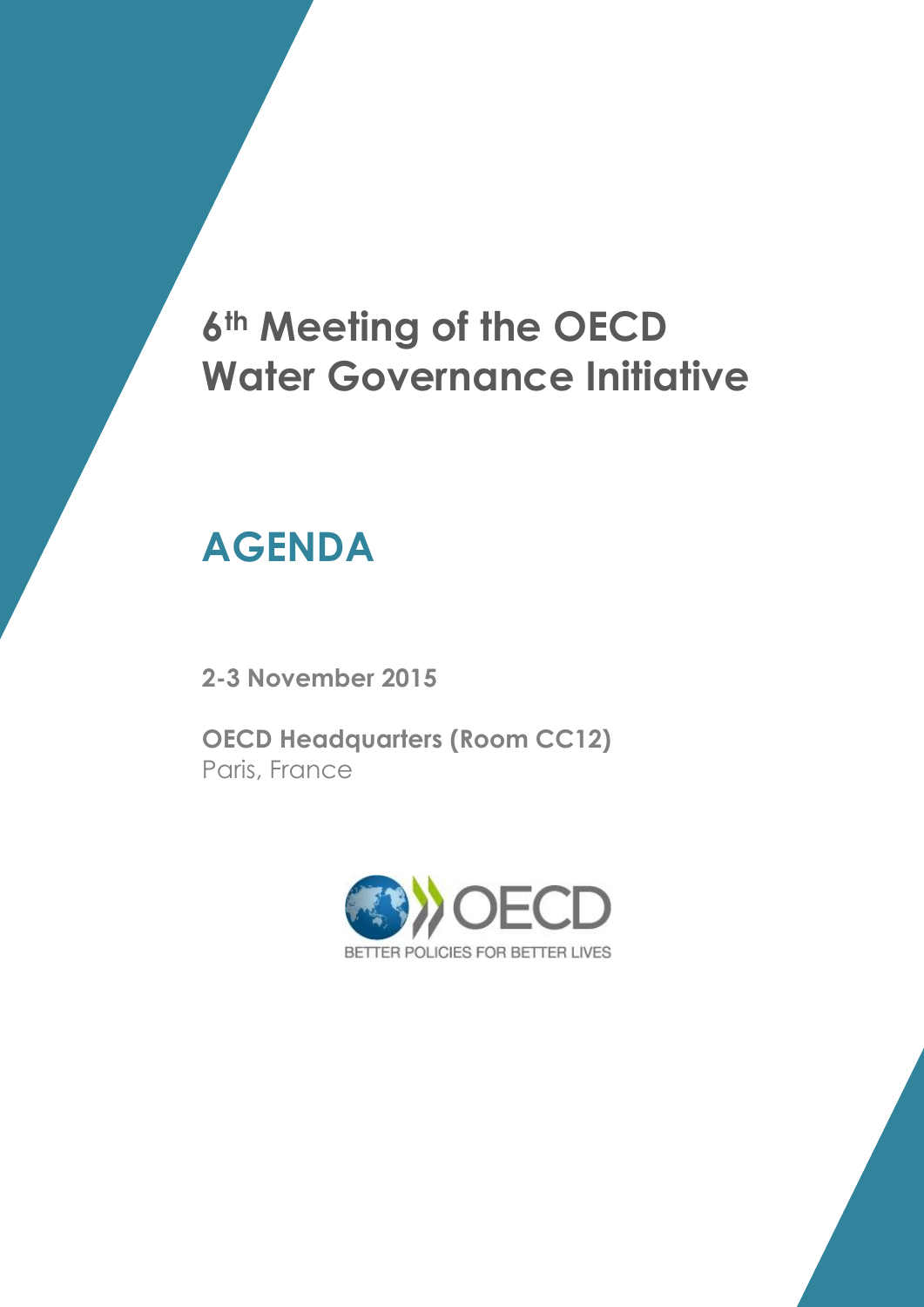## **6 th Meeting of the OECD Water Governance Initiative**

### 2-3 November 2015 OECD Headquarters, Paris, Room CC12

The **[OECD Water Governance Initiative](http://www.oecd.org/gov/regional-policy/OECD-WGI-Brochure.pdf)** (WGI) is an international **multi-stakeholder network** of 120+ delegates from public, private and not-for-profit sectors gathering twice a year in a **Policy Forum** to share experience on reforms, projects, lessons and good practices in support of better governance in the water sector.

The WGI was created in March 2013 and seeks to:

- **Advise governments** in taking the needed steps for effective water governance reforms through policy dialogue across decision-makers at different levels
- Provide a technical platform to **share knowledge, experience and best practices** on water governance through peer-to-peer dialogue
- Provide a **consultation mechanism** to raise the profile of governance issues in the **Global Water Agenda**
- Contribute to the preparation of **Water Governance Indicators** to support the implementation of **OECD Principles on Water Governance**
- Support the Implementation of the 7<sup>th</sup> World Water Forum Roadmap up to the 8<sup>th</sup> Forum (Brasilia, 2018)

### **Objectives of the 6 th WGI Meeting**

- Follow-up on the adoption of **OECD Principles on Water Governance** on 3-4 June 2015
- Contribute to the **Global Agenda**, in particular SDGs and World Water Forum
- Peer-review analytical work on **Water Governance in Cities**
- **Share knowledge** on latest water governance research and developments
- Put water governance in practice through **participatory modelling and simulation** exercises

#### **Previous meetings of the WGI**

- [5th Meeting](http://www.oecd.org/gov/regional-policy/water-governance-initiative-meeting-5.htm) : 26 May 2015 Edinburgh, Scotland
- [4th Meeting](http://www.oecd.org/governance/regional-policy/water-governance-initiative-meeting-4.htm) : 24-25 November 2014 Paris
- [3rd Meeting](http://www.oecd.org/governance/regional-policy/water-governance-initiative-meeting-3.htm) : 28-29 April 2014 Madrid, Spain
- [2nd Meeting](http://www.oecd.org/governance/regional-policy/water-governance-initiative-meeting-2.htm) : 7-8 November 2013 Paris
- [1st Meeting](http://www.oecd.org/gov/regional-policy/water-governance-initiative-meeting-1.htm): 27-28 March 2013 Paris

Contact details: [Aziza.Akhmouch@oecd.org](mailto:Aziza.Akhmouch@oecd.org) an[d Delphine.Clavreul@oecd.org](mailto:Delphine.Clavreul@oecd.org)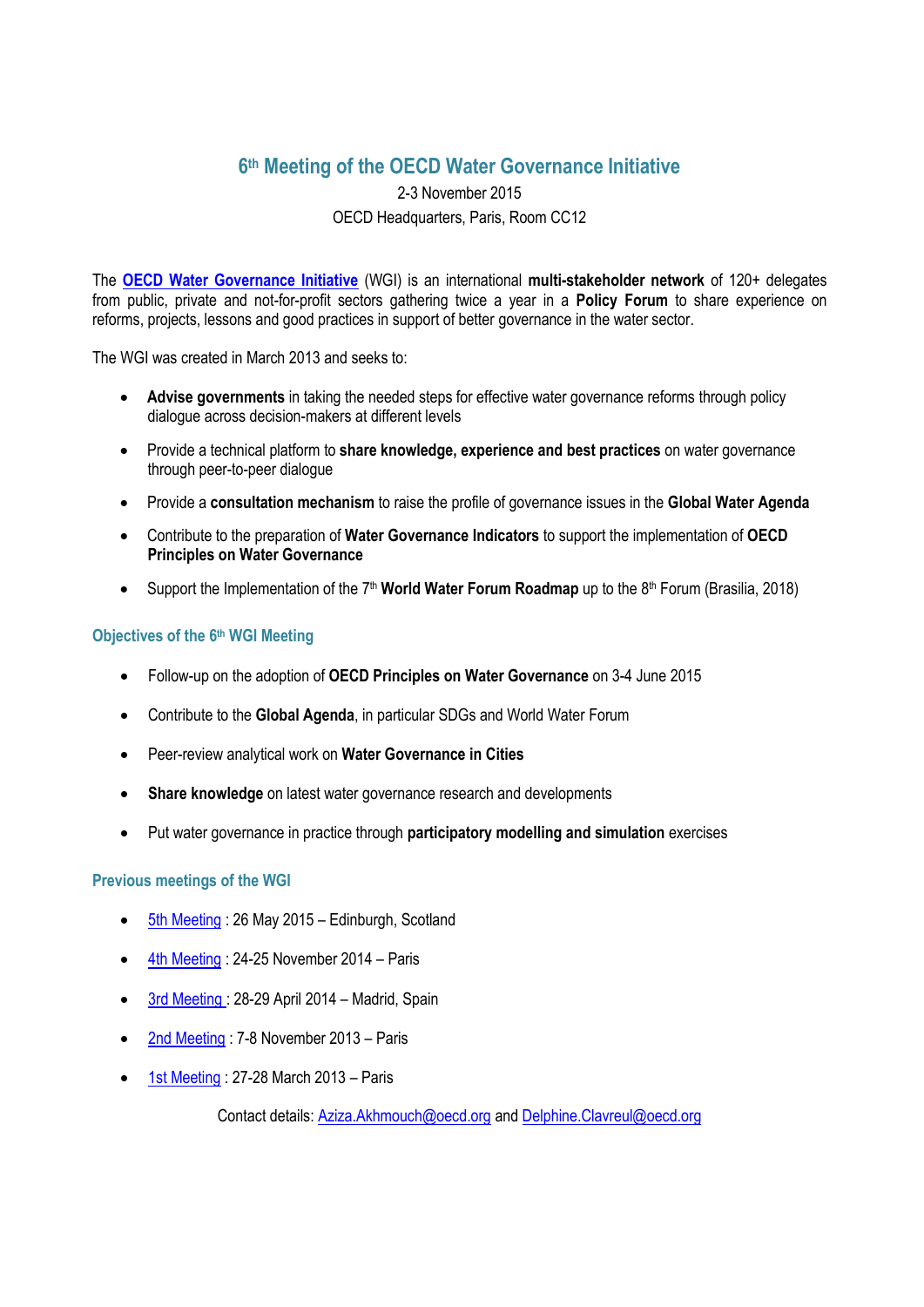| <b>Monday 2 November 2015</b> |                                                                                                                                                                                                                                                                                                                                                                                                                                                                                                                                                                                                                                                                                                                                                                                                                                                                  |
|-------------------------------|------------------------------------------------------------------------------------------------------------------------------------------------------------------------------------------------------------------------------------------------------------------------------------------------------------------------------------------------------------------------------------------------------------------------------------------------------------------------------------------------------------------------------------------------------------------------------------------------------------------------------------------------------------------------------------------------------------------------------------------------------------------------------------------------------------------------------------------------------------------|
| $09:00 - 09:30$               | <b>OECD Conference Centre, Room CC12</b><br><b>Registration and Coffee networking</b>                                                                                                                                                                                                                                                                                                                                                                                                                                                                                                                                                                                                                                                                                                                                                                            |
|                               |                                                                                                                                                                                                                                                                                                                                                                                                                                                                                                                                                                                                                                                                                                                                                                                                                                                                  |
| $09:30 - 10:15$               | <b>Update on WGI activities and outcomes</b><br>Welcoming remarks and update, Peter Glas, Chair of WGI:<br>Process and milestones towards an OECD Council Recommendation on Water (2016)<br>$\bullet$<br>Launch of the report "Water Resources Governance in Brazil", Joaquim Oliveira-Martins, OECD<br>$\bullet$<br>OECD's 2015 Ministerial Council Meeting, Noé van Hulst, Ambassador of the Netherlands<br>WGI's contribution to Latin America, José Ignacio Wert, Ambassador of Spain<br>$\bullet$<br>Rebekah Riley, Deputy Permanent Representative of New Zealand<br>$\bullet$<br>Launch of the (15) translations of the OECD Principles on Water Governance, Rolf Alter, OECD<br>$\bullet$                                                                                                                                                                |
| $10:15 - 11:30$               | <b>WGI's contribution to the Global Water Agenda</b><br>Sustainable Development Goals<br>$\bullet$<br>Outcomes of the UN Sustainable Development Summit 2015, Dr. István Mikola, Minister of<br>State for Security Policy and International Cooperation, Hungary<br>Towards an SDG Monitoring and Indicator Framework, Fiona Gore, UN-Water GLAAS<br>- Scoping note: OECD Water Governance Indicators, Aziza Akhmouch, OECD<br>- Which Global governance mechanism(s) for water-related SDGs? Gérard Payen, UNSGAB<br><b>Group discussion (20')</b><br>World Water Forum:<br>Results of the 7 <sup>th</sup> World Water Forum's Survey, Danielle Gaillard-Picher, WWC<br>On the road to the 8 <sup>th</sup> World Water Forum, Paulo Salles, Forum Organising Committee<br><b>Group discussion (15')</b>                                                         |
| $11:30 - 12:00$               | <b>Coffee Break</b>                                                                                                                                                                                                                                                                                                                                                                                                                                                                                                                                                                                                                                                                                                                                                                                                                                              |
| 12:00-13:00                   | Peer-review : OECD Report on Water Governance in Cities<br>Key Findings from a Survey across 48 cities, Oriana Romano, OECD (15')<br>Group discussion (45')<br>Comments by delegates<br>Sharing experience on urban water governance                                                                                                                                                                                                                                                                                                                                                                                                                                                                                                                                                                                                                             |
| $13:00 - 14:30$               | <b>Buffet Lunch (Room Georges Marshall)</b>                                                                                                                                                                                                                                                                                                                                                                                                                                                                                                                                                                                                                                                                                                                                                                                                                      |
| $14:30 - 16:00$               | Knowledge-sharing on recent / ongoing water governance research or publications (5' each)<br>Global Water Integrity Outlook, Teun Bastemeijer, WIN<br>$\bullet$<br>A book on "Une victoire face aux multinationales. Ma bataille pour l'eau de Paris", Anne Le Strat<br>The 2016 Dutch Delta Programme, Ellen van Lindert, Netherlands<br>Towards a special issue on water governance of "Water International", Tom Soo, IWRA<br>$\bullet$<br>CADWAGO project's findings on systemic water governance, Kevin Collins, Open University<br>A book on "Frontiers of Land and Water Governance in Urban Regions", Thomas Hartmann,<br><b>Utrecht University</b><br>A Reference Guide for Programming accountability in WASH, Hakan Tropp, SIWI<br>A Governance Assessment guide for drought adaptation, Nanny Bressers<br>$\bullet$<br><b>Group discussion (50')</b> |
| $16:00 - 16:30$               | <b>Coffee Break</b>                                                                                                                                                                                                                                                                                                                                                                                                                                                                                                                                                                                                                                                                                                                                                                                                                                              |